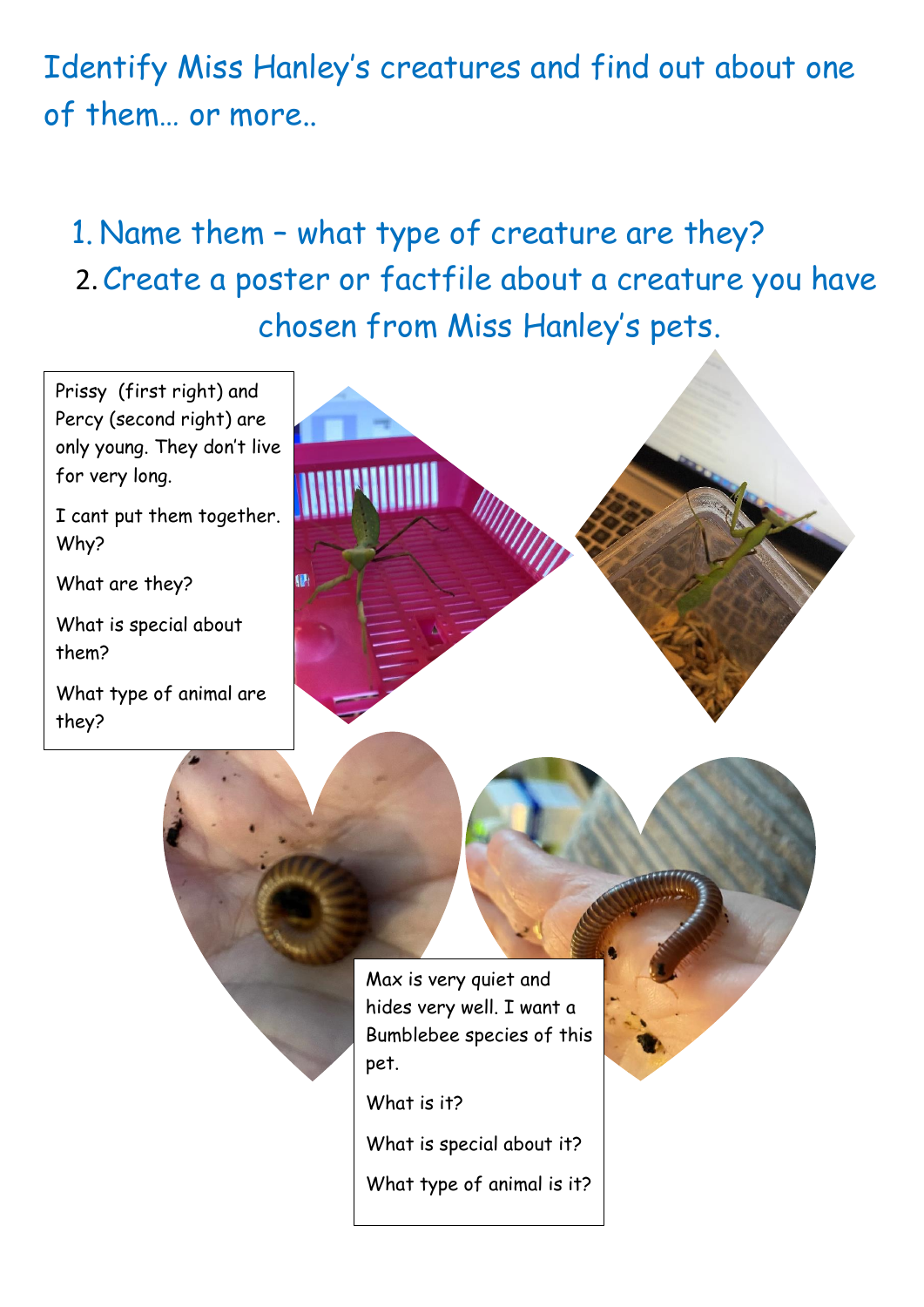Chinchy is a male. He is very fast and bouncy. Very very fluffy and cute

What is he?

What is special about him?

What type of animal is he?







Gerard (above) and Gertrude (left) are only babies, but they are growing fast.

 $\overline{\phantom{a}}$ 

What are they?

What is special about them?

What type of animal are they?